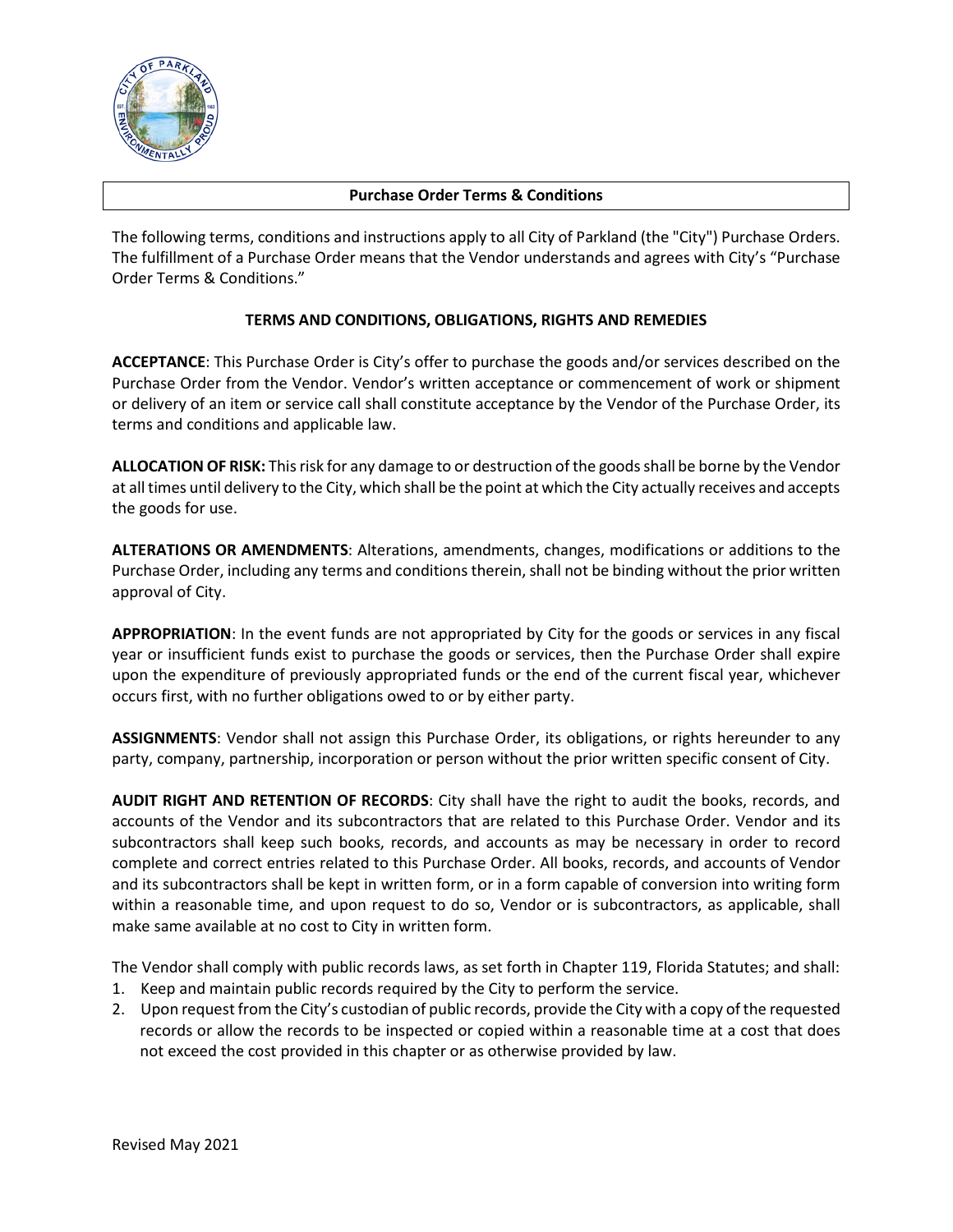- 3. Ensure that public records that are exempt or confidential and exempt from public records disclosure requirements are not disclosed except as authorized by law for the duration of the contract term and following completion of the contract if the Vendor does not transfer the records to the City.
- 4. Upon completion of the contract, transfer, at no cost, to the City all public records in possession of the Vendor or keep and maintain public records required by the City to perform the service. If the Vendor transfers all public records to the City upon completion of the contract, the Vendor shall destroy any duplicate public records that are exempt or confidential and exempt from public records disclosure requirements. If the Vendor keeps and maintains public records upon completion of the contract, the Vendor shall meet all applicable requirements for retaining public records. All records stored electronically must be provided to the City, upon request from the City's custodian of public records, in a format that is compatible with the information technology systems of the City.
- 5. REQUEST FOR RECORDS; NONCOMPLIANCE.—
	- (a) A request to inspect or copy public records relating to a City's contract for services must be made directly to the City. If the City does not possess the requested records, the City shall immediately notify the Vendor of the request, and the Vendor must provide the records to the City or allow the records to be inspected or copied within a reasonable time.
	- (b) If a Vendor does not comply with the City's request for records, the City shall enforce the contract provisions in accordance with the contract.
	- (c) A Vendor who fails to provide the public records to the City within a reasonable time may be subject to penalties under s. 119.10.

# **IF THE VENDOR HAS QUESTIONS REGARDING THE APPLICATION OF CHAPTER 119, FLORIDA STATUTES, TO THE VENDOR'S DUTY TO PROVIDE PUBLIC RECORDS RELATING TO THIS CONTRACT, CONTACT THE CUSTODIAN OF PUBLIC RECORDS AT (954-757-4132 or cityclerk@cityofparkland.org).**

## **BACKGROUND CHECKS:**

- A) As per City Ordinance Sec. 2-142.4. Any vendor, contractor, subcontractor, consultant or subconsultant shall be required to undergo a criminal background check, at their own expense, prior to performing work in or on City property, or performing work or services in close proximity to facilities with minors, the elderly or persons with special needs or where the services are of a nature that would reasonable warrant background checks..
- B) All criminal background checks must be conducted prior to any covered individual's initial access to City's property and, depending on the contract's term, on an annual basis thereafter. The contractor or consultant shall be required to submit an affidavit on the form included in the bid system, certifying that background checks have been completed for all employees as set forth in Section 2-142.4(2) and certify that no employee who has been convicted or who has entered a plea of nolo contendere for any crime set forth within subsection (4) of the code shall perform work on City property as referenced above.

**CHILD LABOR**: Vendor agrees and represents that no products will be provided under the Purchase Order, which have been manufactured or assembled by child labor.

**COMPLIANCE WITH ALL LAWS**: Vendor is assumed to be familiar with and agrees to observe and comply with all federal, state, and local laws, statutes, ordinances, and regulations in any manner affecting the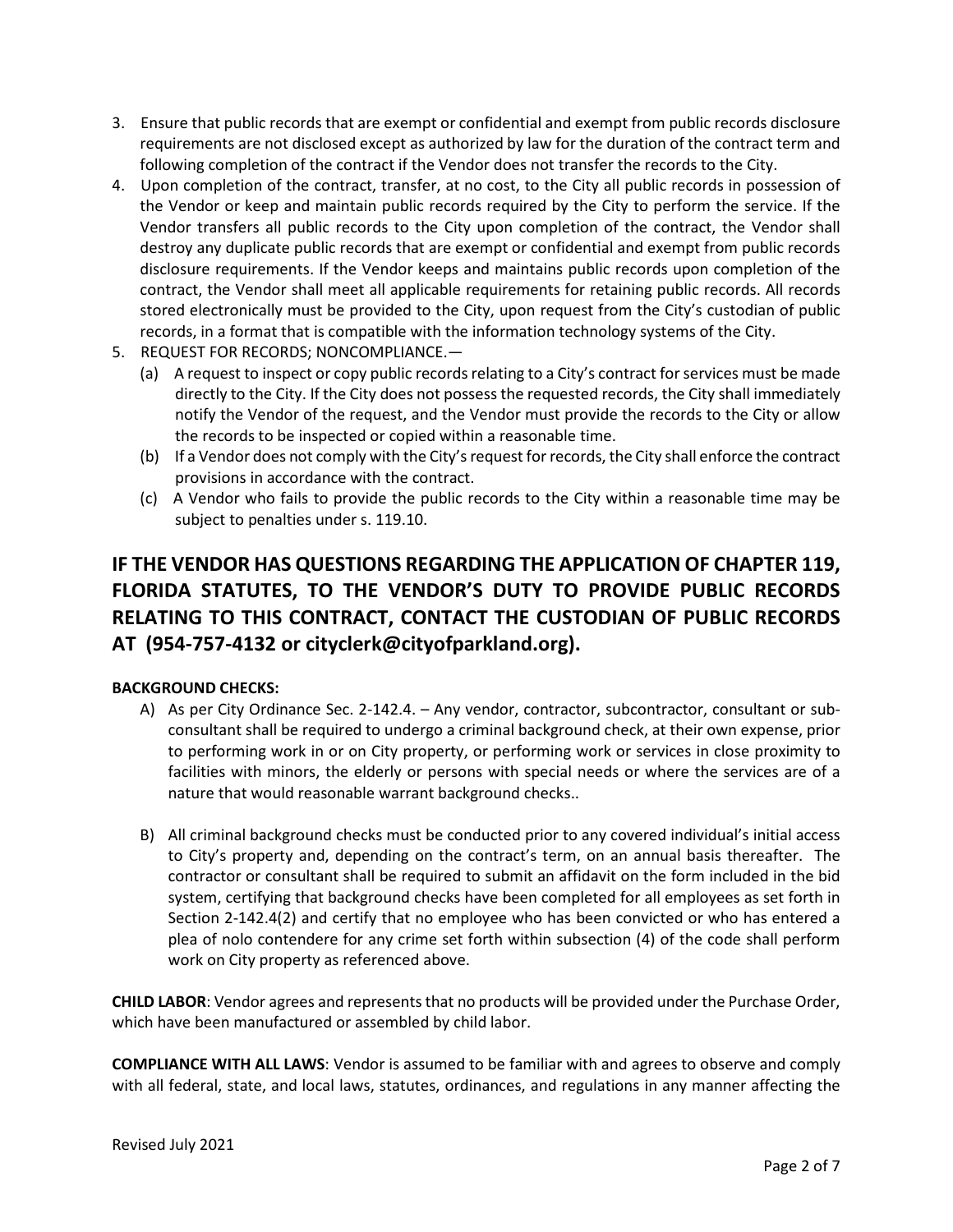provision of goods and/or services, and all instructions and prohibitive orders issued regarding the work and shall obtain all necessary permits.

**CONFIDENTIALITY OF DATA, PROPERTY RIGHTS IN PRODUCTS, AND COPYRIGHT PROHIBITION:** The Vendor agrees that all information, data, findings, recommendations, bids, et cetera by whatever name described and in whatever form secured, developed, written, or produced by the Vendor in furtherance of this Purchase Order ("Materials") shall be the property of City. The Vendor shall take such action as is necessary under law to preserve such property rights of City while such property is within the control and/or custody of the Vendor. By accepting this Purchase Order, the Vendor specifically waives and releases to City any cognizable property right of the Vendor to copyright, license, patent or otherwise use such Works. Vendor warrants that in transmitting Materials, or any other information, to City or City's consultants, Vendor is the copyright owner of such information or has permission from the copyright owner to transmit such information for its use by the City.

The Vendor understands and agrees that data, materials, and information disclosed to Vendor may contain confidential and protected data. Therefore, the Vendor promises and assures that data, material, and information gathered, based upon or disclosed to the Vendor for the purpose of this Purchase Order, will not be disclosed to others or discussed with other parties without the prior written consent of the City.

**DEFAULT**: If Vendor fails to perform or comply with any provision of the Purchase Order or the terms or conditions of any documents referenced and made a part hereof, City may terminate the Purchase Order/contract, in whole or in part, and may consider such failure or noncompliance a breach of contract. City expressly retains all its rights and remedies provided by law in case of such breach, and no action by City shall constitute a waiver of any such rights or remedies. In the event of termination for default, City reserves the right to purchase its requirements elsewhere, with or without competitive bidding, and vendor agrees to pay any difference in costs above the costs provided for in the Purchase Order.

**DEFINITION OF PURCHASE ORDER**: City issues Purchase Orders as permission for the Vendor to ship goods or perform services as indicated on the Purchase Order and according to the terms and conditions of the Invitation to Bid, Bid Response and attachments thereto (if applicable), Bid Award, and the City Procurement Code. The terms and conditions of the applicable Invitation to Bid, Bid Response, Bid Award, and the City Procurement Code are incorporated herein and made a part hereof by reference. Vendor's provision of goods and services pursuant to this Purchase Order is evidence of its agreement with these terms and conditions and Vendor shall conform to same.

**DELIVERY**: Delivery of all goods shall be FOB to final destination, paid by the shipper, unless otherwise set forth on the Purchase Order. If complete deliveries are not made at the time agreed, City reserves the right to cancel the Purchase Order and/or hold the Vendor accountable. If the delivery dates cannot be met, the Vendor agrees to notify the Purchasing Department, in writing, of the earliest suggested delivery date. City will then decide whether the proposed delivery date is acceptable. Vendor is hereby advised that the City may become liable to others if the Vendor fails to deliver goods and services of the quality and quantity specified herein, at the times specified herein. In addition to its other remedies for Vendor's failure to make sufficient progress in the work to endanger timely delivery, the City may require the Vendor ship the goods by any means of transportation the City specifies and any additional costs for such transportation services shall be paid by the Vendor. In addition to its other remedies for Vendor's failure to deliver on time, the City may refuse to accept and pay for any late delivery of any goods or services. Vendor shall bear the risk of loss or damage for all goods until actual receipt and acceptance thereof by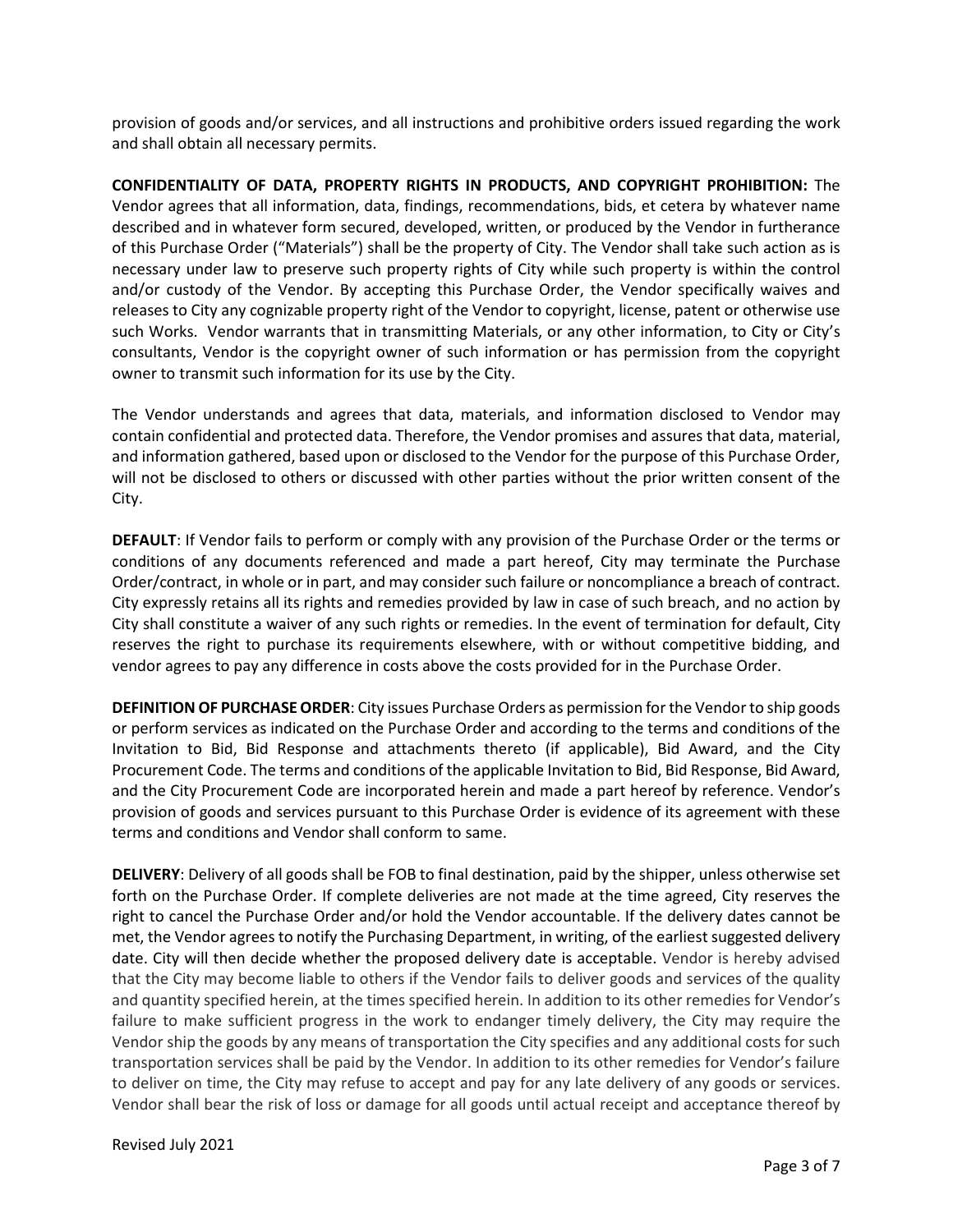the City. Goods shall be delivered free of all liens of third parties. Vendor waives all rights in rem or liens in any property arising from its performance under this order.

#### **EMPLOYMENT VERIFICATION (E-VERIFY):**

The Vendor shall comply with Section 448.095, Fla. Stat., "Employment Eligibility," including registration and use of the E-Verify system to verify the work authorization status of employees. Failure to comply with Section 448.095, Fla. Stat. shall result in termination of this Purchase Order. Any challenge to termination under this provision must be filed in the Circuit Court no later than 20 calendar days after the date of termination. If this Purchase Order is terminated for a violation of the statute by the Vendor, the Vendor may not be awarded a public contract for a period of one (1) year after the date of termination. All cost(s) incurred to initiate and sustain the aforementioned program shall be the responsibility of the Vendor. Failure to meet this requirement may result in termination of this Purchase Order by the City.

**FORCE MAJEURE**: If either party is prevented from performing its obligations hereunder as a result of government regulations, fires, strikes, or other causes beyond the control of such party, the obligation to so perform shall be suspended for a reasonable time during which such condition continues to exist. If an actual or potential labor dispute delays or threatens to delay vendor's timely performance, vendor shall immediately notify City in writing.

**GOVERNING LAW**: The Purchase Order shall be governed by the laws of the State of Florida and all applicable federal laws and regulations. All obligations of the parties are performable in Broward County, Florida. The appropriate state court located in Broward County, Florida, shall have exclusive and concurrent jurisdiction of any disputes that arise hereunder.

**INCORPORATION**: All specifications, drawings, technical information, invitation to bid, bid, award and similar items referred to or attached or which are the basis for the Purchase Order are deemed incorporated by reference as if set out fully herein.

**INDEMNIFICATION/HOLD HARMLESS**: Vendor shall indemnify, defend, save and hold harmless CITY, its officers, agents and employees from all suits, claims, actions or damages of any nature, including any attorney's fees, paralegal expenses, and court costs incurred at either the trial or appellate levels brought because of, arising out of, or due to breach of the Purchase Order terms by Vendor, its subcontractors, suppliers, agents, or employees or due to any negligent act or occurrence or any omission or commission of Vendor, its subcontractors, suppliers, agents or employees. NOTHING IN THIS PURCHASE ORDER SHALL BE DEEMED TO WAIVE THE CITY'S SOVEREIGN IMMUNITY.

**INSURANCE:** Unless the City specifies otherwise in writing, Vendor shall procure and maintain liability insurance with contractual liability coverage with minimum limits of \$100,000/\$300,000/\$500,000 to be effective during period of warranty with such higher limits as City shall reasonably request of Vendor. Vendor shall on or before delivery of goods or services purchased hereunder, furnish the City with a Certificate of Insurance evidencing the foregoing coverages and limits.

**INDEPENDENT CONTRACTOR**: Vendor acknowledges and agrees that it and its employees serve as independent contractors. Services provided by Vendor shall be by employees or sub-consultants of Vendor and subject to supervision by Vendor, and not as officers, employees or agents of the City. Personnel policies, tax responsibilities, social security, health insurance, employee benefits, travel, per diem policy, and purchasing policies shall be the sole responsibility of Vendor. Vendor shall have no rights under the City's worker's compensation, employment, insurance benefits or similar laws or benefits.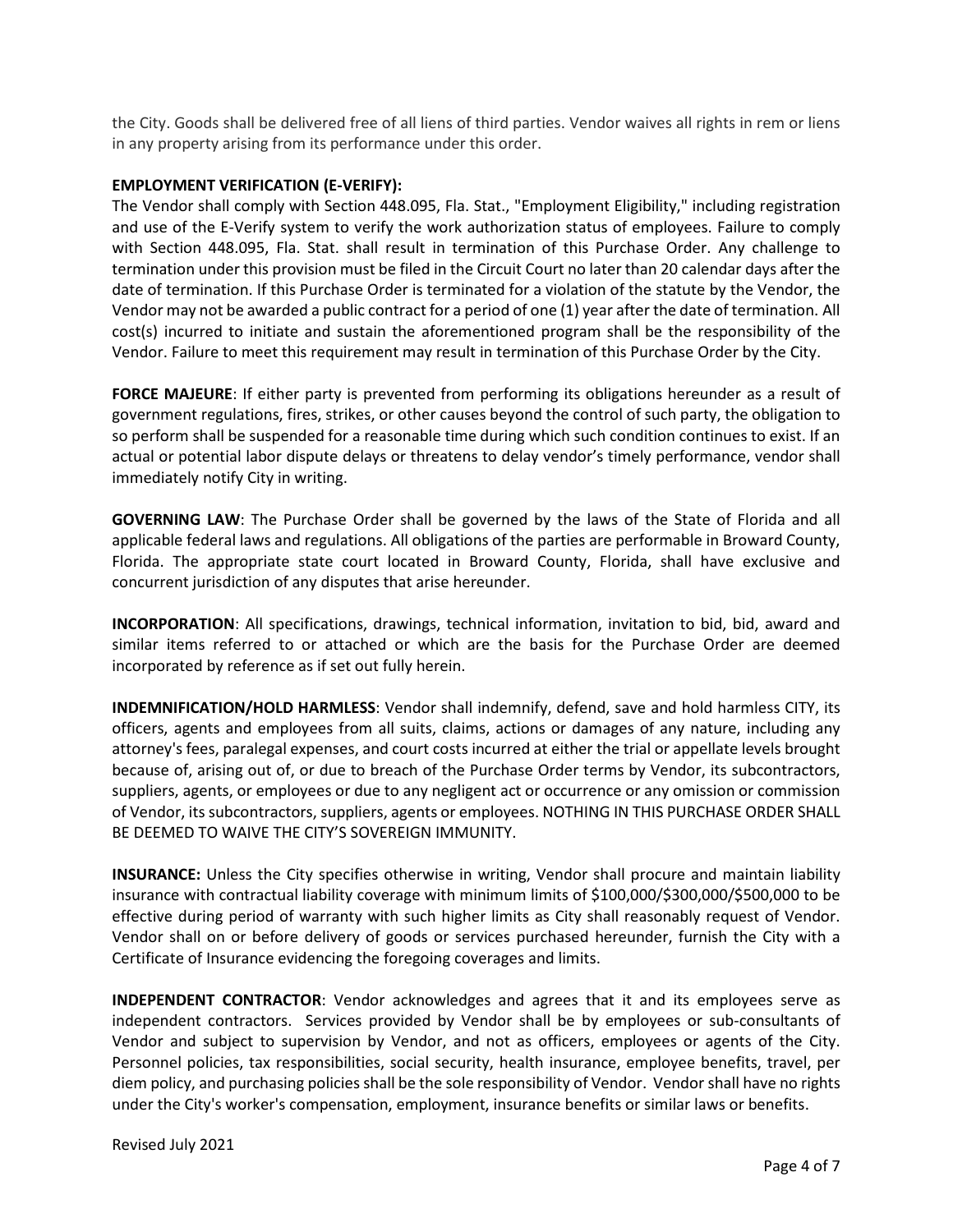**INSPECTION AND ACCEPTANCE**: Final inspection of any goods or services delivered or performed hereunder shall be made at final destination, the receiving department. City reserves the right to reject any or all items not in conformance with applicable specifications, and Vendor assumes the costs associated with such nonconformance. Acceptance of goods does not constitute a waiver of latent or hidden defects or defects not readily detectable by a reasonable person under the circumstances. City reserves the right to inspect the goods at a reasonable time subsequent to deliver.

**INVOICING**: Vendors are required to submit invoices within 90 days of the date the goods or services were delivered to City. Failure to timely submit invoices may further delay payment to the Vendor.

**MATERIAL SAFETY DATA SHEETS**: The Vendor must supply proper Material Safety Data Sheets in compliance with OSHA's Hazard Communications Standard to CITY at the time of purchase.

**NONDISCRIMINATION AND NON-CONFLICT STATEMENT**: Vendor agrees that no person, on the grounds of handicap, age, race, color, religion, sex or national origin, shall be excluded from participation in, or be denied benefits of, or be otherwise subjected to discrimination in the performance of this Purchase Order, or in the employment practices of Vendor. Vendor shall upon request show proof of such nondiscrimination, and shall post in conspicuous places available to all employees and applicants notices of non-discrimination. Vendor covenants that it complies with the Fair Wage and Hour Laws, the National labor Relations Act, and other federal and state employment laws as applicable. Vendor covenants that it does not engage in any illegal employment practices. Vendor covenants that it has no public or private interest, and shall not acquire directly or indirectly any interest that would conflict in any manner with the Vendor's faithful provision of goods to the City or performance of services for the City.

**NON-WAIVER OF RIGHTS**: No failure of either party to exercise any power given to it hereunder or to insist upon strict compliance by the other party with its obligations hereunder, and no custom or practice of the parties at variance with the terms hereof, nor any payment under this Purchase Order shall constitute a waiver of either party's right to demand exact compliance with the terms hereof.

**OFFICIALS NOT TO BENEFIT**: Employees or officials of City shall not be permitted to any share or part of the Purchase Order or any benefit that may arise therefrom. Vendor agrees not to provide any gratuity in any form, including entertainment, gifts, or otherwise, to any employee, buyer, agent, or representative of City, with a view to securing a contract, or securing favorable treatment with respect to the award or amendment, or the making of any determination with respect to the performance of any contract.

**ORDER OF PRECEDENCE**: In the event of inconsistent or conflicting provision of the Purchase Order and referenced documents, the following descending order of precedence shall prevail: (1) Item Description, (2) Invitation to Bid, (3) Bid, (4) Bid Award, (5) Special Terms and Conditions, (6) General Terms and Conditions, (7) Specifications, (8) Drawings.

**PACKING LISTS**: An itemized packing list, bearing the Purchase Order number shall be attached to the outside of every shipping container.

**PATENTS AND COPYRIGHTS**: If an article sold and delivered to City hereunder shall be protected by any applicable patent or copyright, the Vendor agrees to indemnify and save harmless City, from and against any all suits, claims, judgments and costs instituted or recovered against it by any person whomever on account of the use or sale of such articles by City in violation or right under such patent or copyright.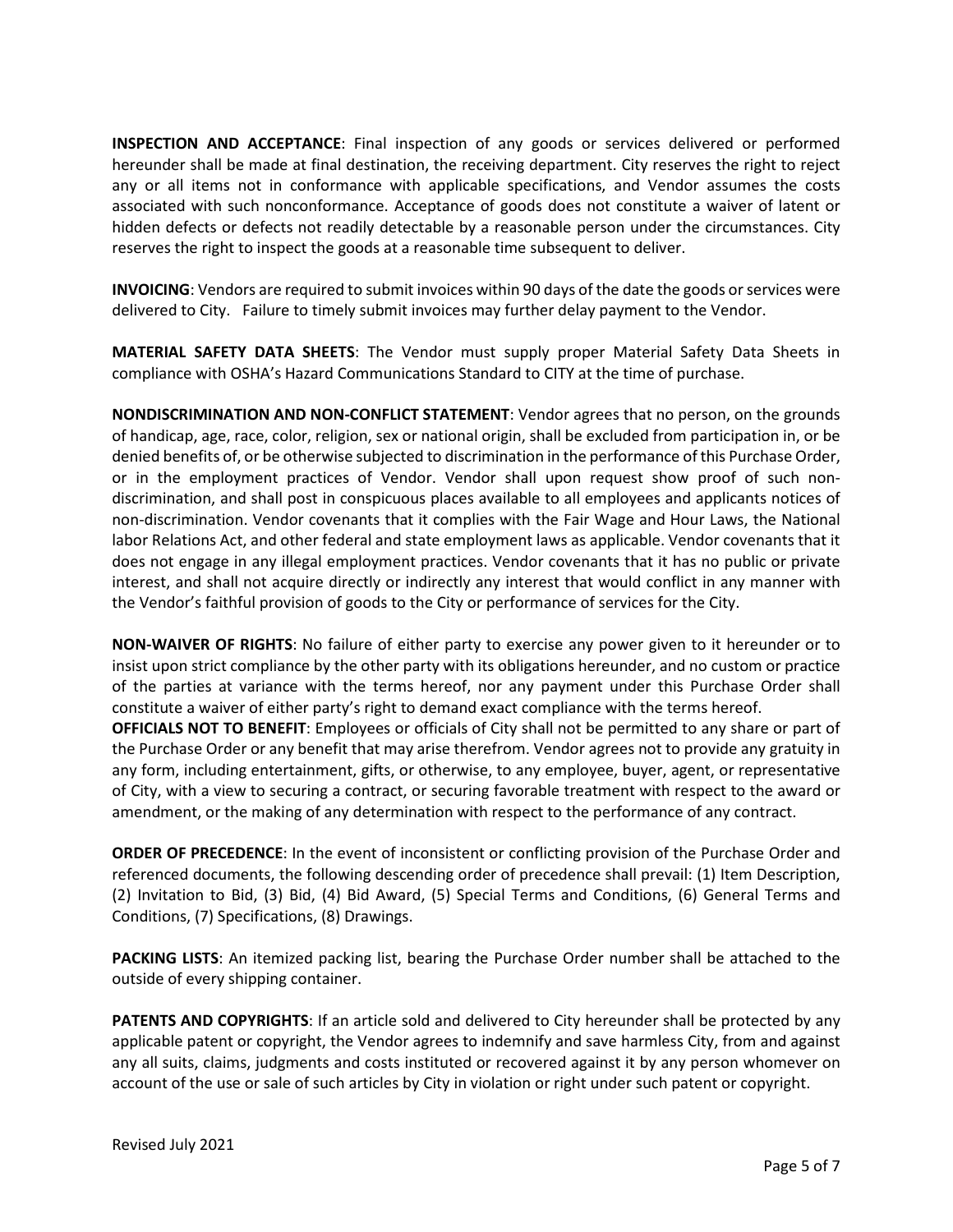**PAYMENTS**: Payments shall be made by CITY upon satisfactory delivery and acceptance of all items or service, and submission of a proper invoice(s) bearing the purchase description, delivery date, and/or contract number. Each Purchase Order shall be covered by separate invoice(s). Invoices are to be mailed to the address indicated on the Purchase Order.

**REMEDIES**: City shall have all rights and remedies afforded under the U.C.C., Florida law, and all other applicable laws, in contract and in tort, including but not limited to rejection of goods, rescission, right of act-off, refund, incidental, consequential and compensatory damages and reasonable attorney's fees.

**REPAIRS:** At option of the City and upon notice to the Vendor, defective items may be repaired by the City or returned to the Vendor for repair, in either case, at Vendor's risk and expense. Items that are rejected and returned are not to be replaced without the prior written permission of the City. In the event that return of the item(s) to Vendor is not practical, Vendor will at the City's request make repairs at the City's specified location.

**RIGHT TO INSPECT**: City reserves the right to make periodic inspection of the manner and means the service is performed or the goods are supplied.

**SCRUTINIZED COMPANIES**: A) Pursuant to Section 287.135, Vendor is ineligible to enter into, or renew, this Purchase Order if Vendor is on the Scrutinized Companies that Boycott Israel List (as identified in Section 215.4725, Florida Statutes), or is engaged in a boycott of Israel. B) By entering into this Purchase Order, Vendor certifies that Vendor is not on the Scrutinized Companies that Boycott Israel List, and that Vendor is not engaged in a boycott of Israel. C) Vendor shall notify the City if, at any time during the term of this contract, Vendor is placed on the Scrutinized Companies that Boycott Israel List, or that Vendor is engaged in a boycott of Israel. Such notification shall be in writing and provided by Vendor to the City within ten (10) days of the date of such occurrence. D) In the event the City determines, using credible information available to the public, that Vendor has submitted a false certification or Vendor is found to have been placed on the Scrutinized Companies that Boycott Israel List or engaged in a boycott of Israel, the City may, in its sole discretion, terminate this Purchase Order and seek a civil penalty, and other damages and relief, against Vendor, pursuant to Section 287.135, Florida Statutes. In addition, the City may pursue any and all other legal remedies against the Vendor. E) Vendor shall not seek damages, fees, or costs against the City in the event the City terminates the Purchase Order pursuant to this provision.

**SEVERABILITY**: If any provision of the Purchase Order is declared illegal, void or unenforceable, the remaining provisions shall not be affected but shall remain in force and in effect.

**SUB-CONTRACTING**: Vendor shall not sub-contract the Purchase Order to any other vendor without the expressed written consent of City.

**TAXES**: All prices included in the Purchase Order are exclusive of any Federal, State or local taxes. City is exempt from sales tax and federal excise taxes.

**TERMINATION**: City may terminate this Purchase Order, in part or in whole, for its convenience or the failure of the Vendor to fulfill contractual obligations. City shall terminate by delivering to the Vendor a written Notice of Termination specifying the nature, extent and effective date of the termination. Upon receipt of the notice, the Vendor shall:

1. Immediately discontinue all services affected (unless the notice directs otherwise).